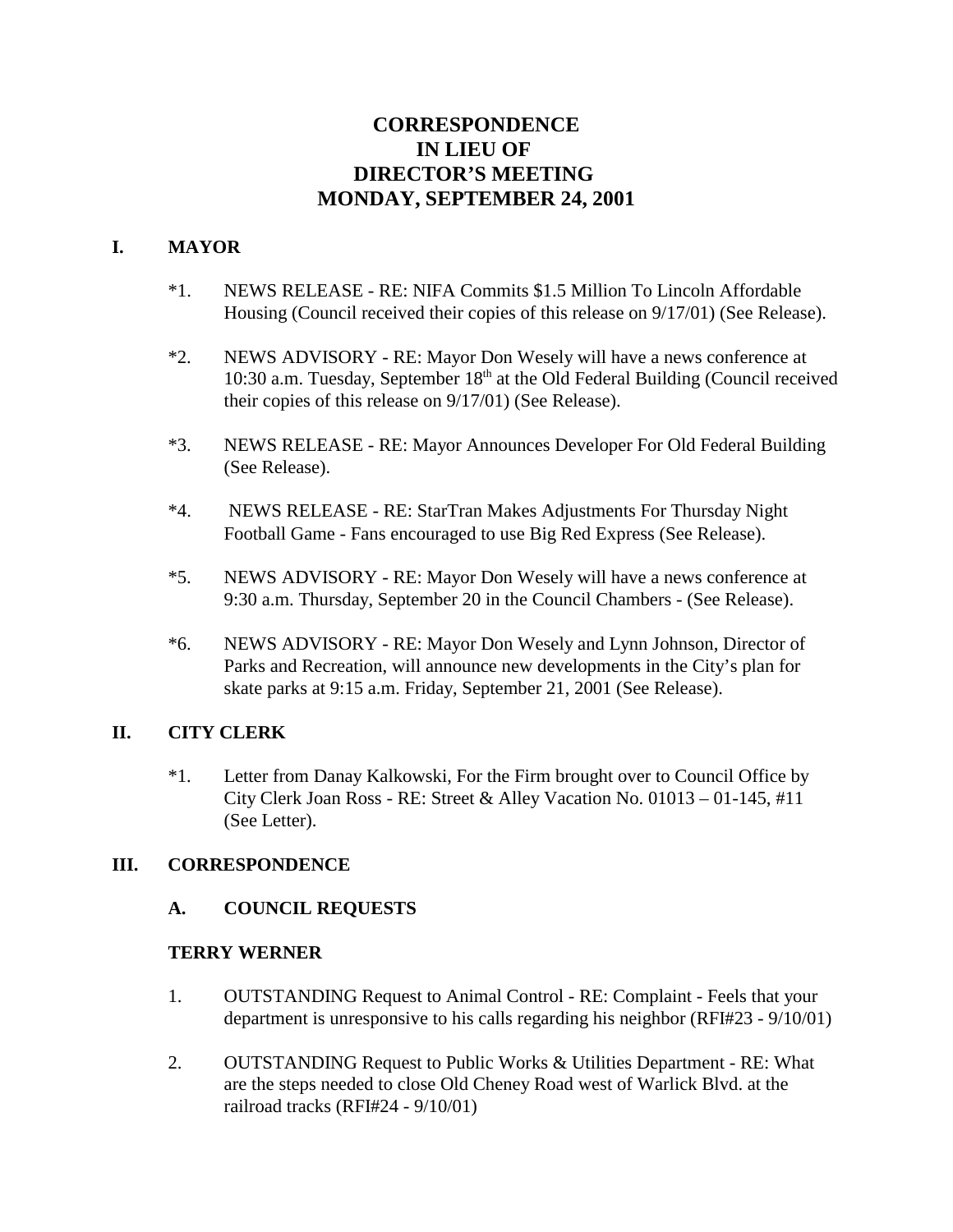### **JONATHAN COOK**

- 1. OUTSTANDING Request to Parks & Recreation Department RE: Boulevard Plantings (RFI#45 - 7/13/01). — **1.) SEE RESPONSE FROM LYNN JOHNSON, PARKS & RECREATION DIRECTOR RECEIVED ON RFI#45 - 9/12/01 (The responses for RFI#45 & RFI#49 are in one Memo)**
- 2. OUTSTANDING Request to Public Works & Utilities Department RE: Status of Sidewalks in Roper School/West A Neighborhood Area (RFI#53 - 9/10/01)
- 3. OUTSTANDING Request to **Public Works & Utilities Department**/ Parks & Recreation Department - RE: Sidewalk Repair Near 20<sup>th</sup> and Washington, Cutting of Tree Roots (RFI#54 - 9/10/01). — **1.) SEE RESPONSE FROM J.J. YOST, PARKS & RECREATION DEPARTMENT RECEIVED ON RFI#54 - 9/14/01**
- 4. OUTSTANDING Request to Public Works & Utilities Department RE: Request for Street Sign Removal (RFI#56 - 9/10/01)
- 5. OUTSTANDING Request to Public Works & Utilities Department RE: Status of Sidewalk on Old Cheney Road from Hunts Drive to Limestone Road N (RFI#57 - 9/10/01)

# **JON CAMP**

- 1. OUTSTANDING Request to Dana Roper, City Attorney/Bruce Dart, Health Director**/**Police Chief Casady - RE: Body piercing and tattooing (RFI#69 - 8/31/01)**. — 1.) SEE RESPONSE FROM POLICE CHIEF CASADY RECEIVED ON RFI#69 - 9/05/01 — 2.) SEE RESPONSE FROM BRUCE DART, HEALTH DIRECTOR RECEIVED ON RFI#69 - 9/10/01 – 3.) SEE RESPONSE FROM CITY ATTORNEY'S OFFICE RECEIVED ON RFI#69 - 9/12/01 — 4.) RECEIVED MORE MATERIAL FROM DANA ROPER, CITY ATTORNEY ON RFI#69 - 9/17/01**
- 2. OUTSTANDING Request to **Don Herz, Finance Director**/ Georgia Glass, Personnel Director (Risk Management) - RE: Risk Management (RFI#70 - 9/12/01). — **1.) SEE RESPONSE FROM BILL KOSTNER, CITY RISK MANAGER RECEIVED ON RFI#70 - 9/20/01**

### **GLENN FRIENDT**

1. OUTSTANDING Request to Public Works & Utilities Department-Sidewalks, Harry Kroos - RE: Downtown Sidewalks (RFI#6 - 9/11/01)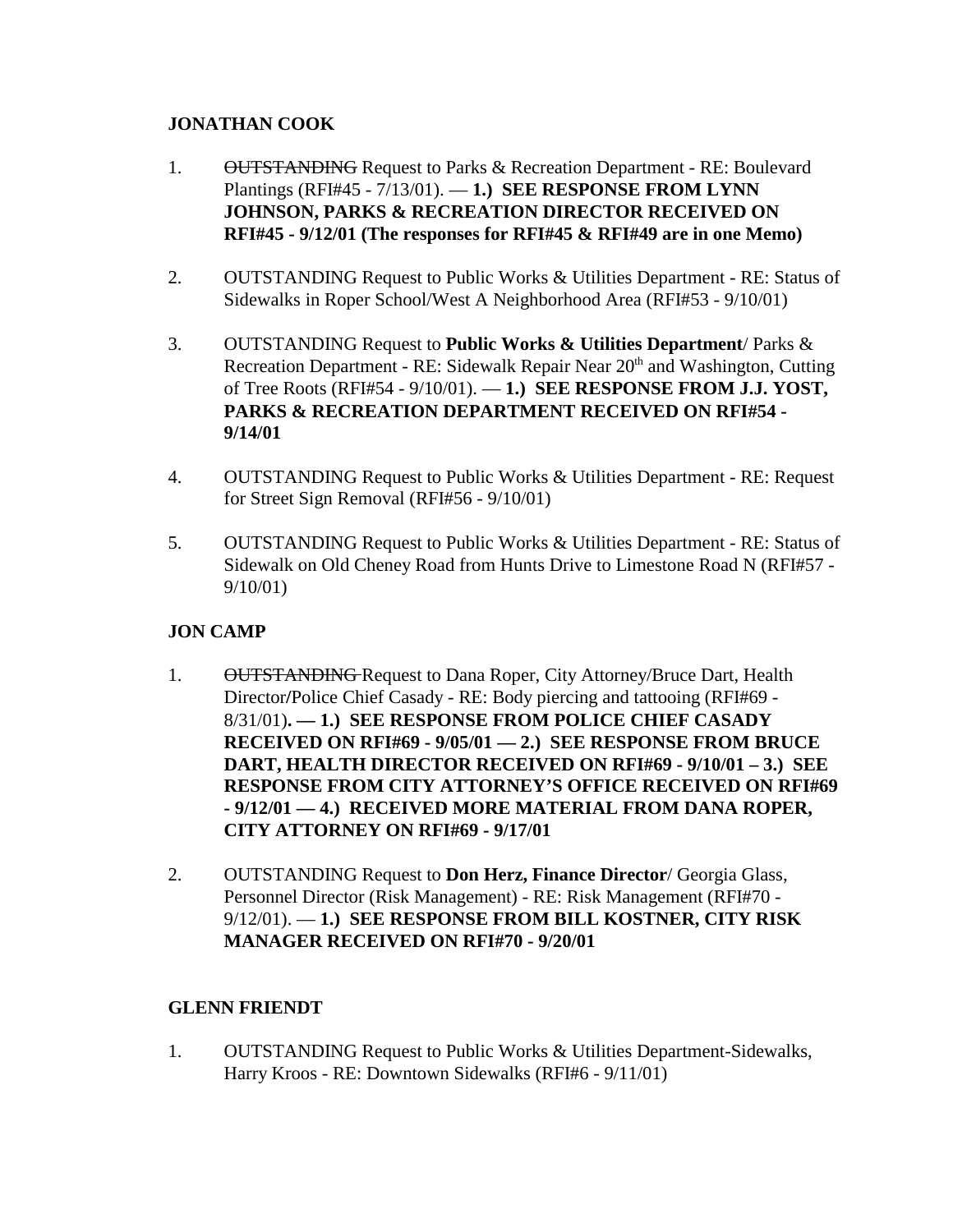2. OUTSTANDING Request to Allan Abbott, Public Works & Utilities Director/Don Herz, Finance Director/Vinci Mejer, Purchasing/Dana Roper, Law - RE: Warranties (RFI#7 - 9/11/01)

### **COLEEN SENG**

1. Request to Health Department/Public Works & Utilities Department/Building & Safety Department - RE: Rat problem in Western University Place (RFI#874 - 9/17/01)

### **B. DIRECTORS AND DEPARTMENT HEADS**

### **LIBRARY**

\*1. DIRECTOR'S REPORT - Lincoln City Libraries - Statistical Report - Fund Balances - Monthly Categorical Report - August 2001.

### **PLANNING**

- \*1. Annexation by Ordinance Effective Date: August 14, 2001 Ordinance No. 17887 - 55.05 Acres.
- \*2. Letter from Jean Walker to Property Owner RE: Special Permit No. 1873 Bill No. 01R-212 (Wireless communications facility - 4700 Antelope Creek Road)(See Letter).

# **POLICE DEPARTMENT**

\*1. Letter from Police Chief Casady - RE: Lincoln Police Department began the voluntary process of obtaining national accreditation through the Commission on Accreditation for Law Enforcement Agencies (CALEA) - They are currently in the process of their third reaccreditation (See Letter).

### **PUBLIC WORKS & UTILITIES DEPARTMENT**

- \*1. Response Letter from Ken Smith, City Parking Manager to Ms. Sherwood RE: Her concerns on parking during UNL home football games (See Letter).
- \*2. Letter from Allan Abbott to Salt Valley View Neighborhood Association, Mark Peterson - RE: In response to the August  $29<sup>th</sup>$  special neighborhood meeting on the 14<sup>th</sup>/Warlick Blvd./Old Cheney Road Intersections Study (See Letter).